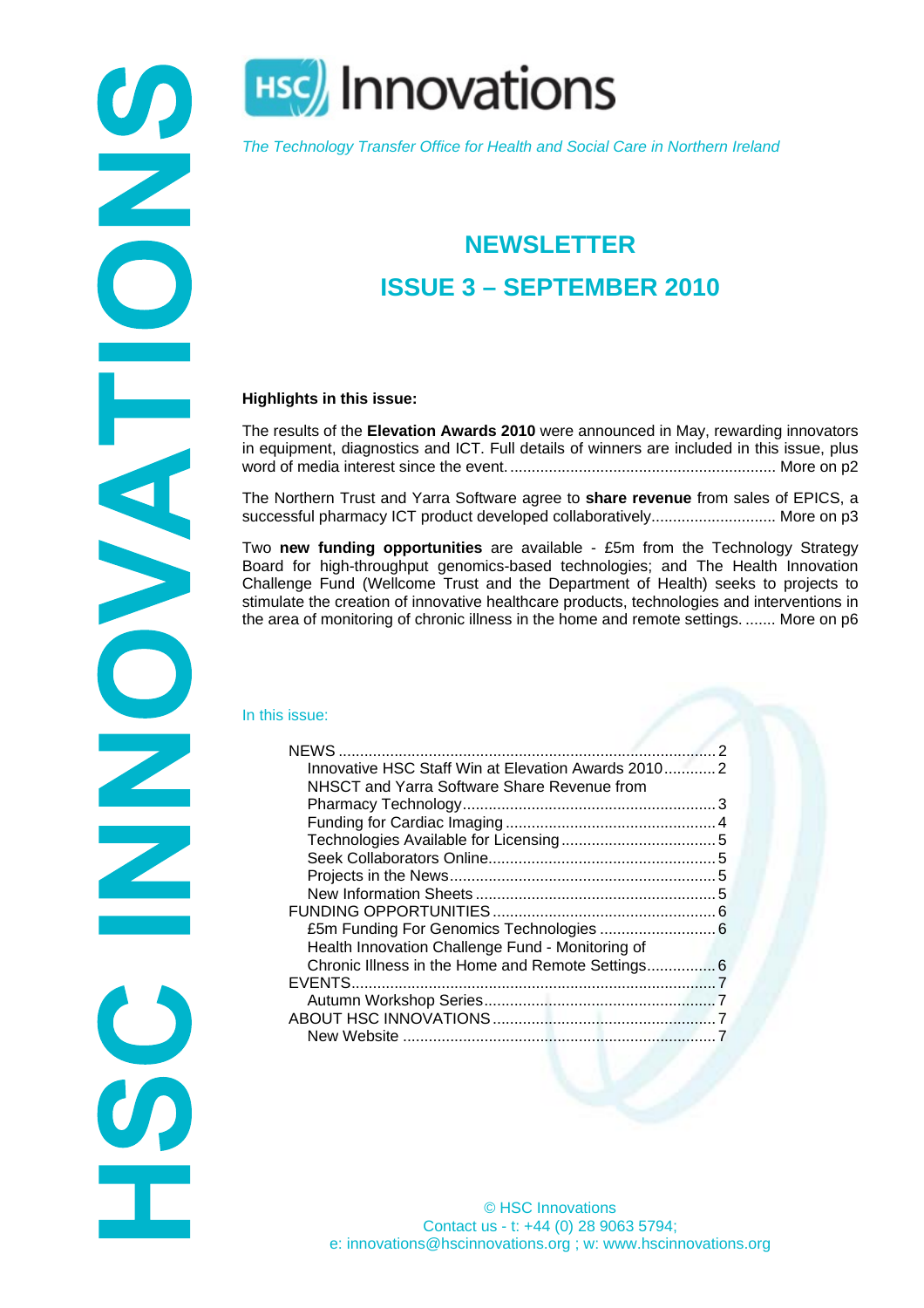## **NEWS**

### <span id="page-1-2"></span><span id="page-1-1"></span><span id="page-1-0"></span>**Innovative HSC Staff Win at Elevation Awards 2010**

HSC Innovations officially unveiled the top innovators across the Health and Social Care (HSC) Trusts on Tuesday  $25<sup>th</sup>$  May and rewarded them for coming up with a raft of exciting new ideas to improve patient care.

All 60,000 HSC employees – from domestic assistants to surgeons – were challenged in March to put forward innovative ideas to transform healthcare or lead to vital medical breakthroughs as part of Northern Ireland's first-ever Elevation Awards, organised by HSC Innovations.

A total of 12 finalists from across all five HSC trusts were chosen by an expert team of health and business specialists for the inaugural awards, which took place at Belfast's La Mon Hotel. From these, three entries made the top grade in the specialist categories.

Stephen Wallace, an Infection Control Information Officer at the Southern Health and Social Care Trust, won top slot in the most competitive category, ICT Idea of the Year, for coming up with an innovative new way to help hospitals to keep tabs on cleaning and cut hospital-acquired infection rates.



*Dr David Brownlee (left) from HSC Innovations and Dr Janice Bailie (right) from the Public Health Agency present Stephen Wallace from the Southern Health and Social Care Trust with the award for the most Innovative ICT Idea.* 

Technical Instructor at the Belfast Health and Social Care Trust, John McAuley, took the winning prize in the Equipment of the Year category devising a new product for use in occupational therapy that could save therapists valuable time and enhance patient care.



*Dr David Brownlee (left) from HSC Innovations and Professor Alistair Fee (right) present John McAuley from the Belfast Health and Social Care Trust with the award for the most Innovative Equipment Idea.* 

Belfast Health and Social Care Trust also took the lead in the Diagnostics and Pharmaceuticals Idea of the Year category when Clinical Scientist, Dr Derek Fairley, accepted the winning award for developing a novel molecular diagnostic tool which could help in the global fight against bacterial meningitis and septicaemia.

Dr David Brownlee, Innovation Adviser at HSC Innovations, said:

*"Our congratulations go to each of the winners and all the finalists who were shortlisted for the first ever Elevation Awards. It's vital that we keep coming up with new, exciting and innovative ways to address unmet clinical needs, and to develop solutions that will ultimately improve patient care. HSC Innovations provides a platform along with our industry and clinical partners to identify, protect and develop ideas towards commercialisation and implementation."* 

The best overall entries from each of the five Trusts were also recognised, with Dr Philip Gardiner from the Western Trust, Patrick Maguire from the Northern Health and Social Care Trust and Rosemary Bird for South Eastern Trust all receiving accolades for their ideas. Stephen Wallace from the Southern Health and Social Care Trust also won again in this category, as did Dr Derek Fairley from the Belfast Trust for his submission.

Professor Bernie Hannigan Director of R&D for Health and Social Care said:

*"The ideas put forward were really great. They demonstrate a huge range of skills and talent so we know that innovation to benefit patients is really possible all across the trusts. I hope that these new awards will encourage even more of our brilliant staff to take up the innovation challenge. I congratulate*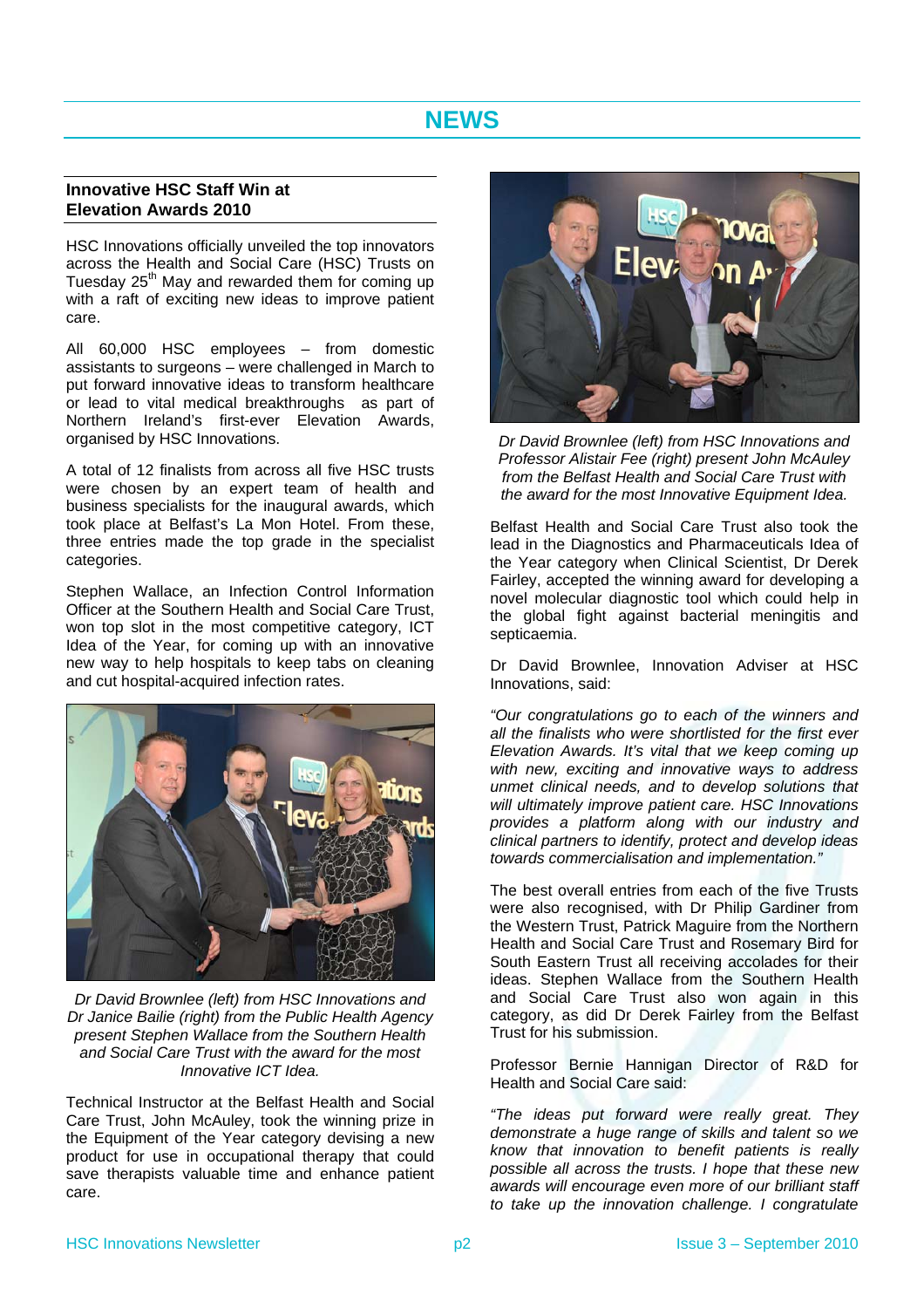*everybody on what they have achieved already. Now let's keep the ideas flowing and use them to transform the services we deliver for our community."* 



*Dr David Brownlee (left) from HSC Innovations and Pat McCartan (right), Chairman of the Belfast Trust, present Dr Derek Fairley from the Belfast Trust with the award for the most Innovative Diagnostics and Pharmaceutical Idea.* 

HSC Innovations has published a booklet showcasing winners of the Elevation Awards 2010. A PDF version is available on the new website at [http://www.hscinnovations.org/?p=245.](http://www.hscinnovations.org/?p=245) A limited number of paper copies are being circulated to senior personnel in the HSC trusts. [Contact us](http://www.hscinnovations.org/?page_id=125) if you require some paper copies.

<span id="page-2-0"></span>

*The Elevation Awards 2010 Winners Booklet Front Cover* 

## **NHSCT and Yarra Software Share Revenue from Pharmacy Technology**

The Northern Health and Social Care Trust (NHSCT) and Yarra Software have recently signed a revenue sharing agreement in relation to a new 'clinical intervention' software, EPICS, (Electronic Pharmacist Intervention Clinical System) which was developed in conjunction with the School of Pharmacy at Queens University of Belfast.

In hospitals it is the job of the clinical pharmacists to ensure the safe and effective use of medicines. The medicine may not be having the required effect, the patients may be taking too much or too little, there may be adverse side effects or two medicines may interact adversely. If pharmacists discover problems with a patient's treatment they carry out a 'clinical intervention' to ensure that the therapy will be effective and free from adverse effects.

*"Traditionally, pharmacists have recorded their clinical interventions using site-specific paper-based systems. However, although they share some common attributes, the recording forms have never been standardised among healthcare Trusts,"* said Peter Beagon, Senior Pharmacist, NHSCT.

The pharmacy staff at Antrim Area Hospital have automated the entire process of clinical intervention with the new bespoke EPICS software application. Now, pharmacists carry their pocket PCs loaded with the software so they can quickly and easily record their clinical interventions on a continuous basis and the software automatically generates monthly reports. In addition the latest enhancement will enable these interventions to be incorporated into the Trust Incident Reporting system thereby facilitating detailed analysis and subsequent learning from key medication–related incidents.

Professor James McElnay, Pro-Vice Chancellor and a member of the School of Pharmacy at Queen's University said, *"In developing the new system, we have put patient wellbeing and safety at the heart of clinical pharmacy services within the hospital. EPICS is undoubtedly a major technological advance in providing optimal patient care."*

Professor Mike Scott, Head of Pharmacy and Medicines Management, NHSCT, said, *"We want patients to make the best recovery they can and making sure their drug regime is effective is paramount to us. This new system allows us to minimise the risk of avoidable harm to patients and also maximise the benefits of their drug therapy."*

The software is a result of six years collaboration between the Trust and Yarra Software and is a world's first; it is attracting attention from as far away as Saudi Arabia, Germany and Sweden. Michael Martin, Business Development Director at Yarra Software said *"EPICS shows public-private partnerships can work and deliver significant returns*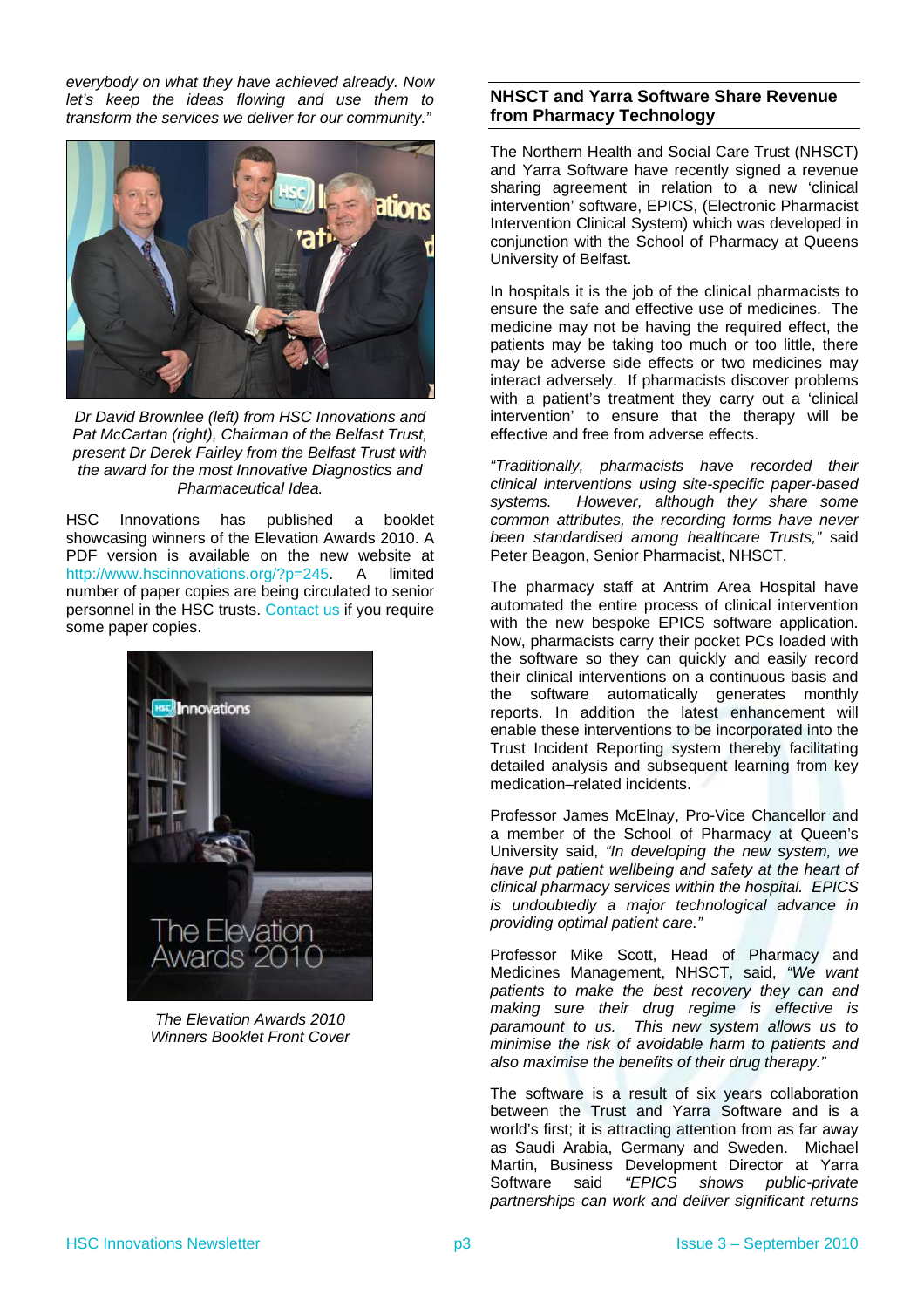*both in terms of patient benefits and financial efficiency."*

Dr David Brownlee from Health and Social Care Innovations said *"The collaboration between industry and health demonstrates the value of working with the clinical base in developing new product and technology opportunities for healthcare. These products can help to secure real improvements in healthcare practices locally (HSC), nationally (NHS) and globally."*

A summary of the technology is available online at [http://technologies.hscinnovations.org.](http://technologies.hscinnovations.org/)



*At the signing of the EPICs agreement From left, seated, Mr Michael Martin, Yarra Software; and Colm Donaghy, Chief Executive NHSCT. From left, standing: Professor Mike Scott, NHSCT; Professor James McElnay, Pro-Vice Chancellor, Queen's University of Belfast; Dr David Brownlee, HSC Innovations; Dr Peter Flanagan, Medical Director NHSCT; Mr Peter Beagon, Senior Clinical Pharmacist NHSCT; and Dr Des Rooney, Director of Research and Development, NHSCT.* 

## <span id="page-3-0"></span>**Funding for Cardiac Imaging**

HSC Innovations has awarded funding through its Technology Development Fund for technology development and prototype production of an endovascular imaging device, a new way of imaging blood vessels and the heart.

The idea for the endovascular imaging device was Dr David McEneaney's, Consultant Cardiologist, Southern Health and Social Care Trust (SHSCT). HSC Innovations then worked with Dr McEneaney in assessing the potential of the idea, which addressed a significant unmet clinical need and would have a compelling advantage in enhancing success during the surgical removal of implanted cardiac devices. Based on forward-looking ultrasound, the device may also find application in the arenas of cardiac catheterization, peripheral vascular disease and gastroenterology. HSC Innovations has filed an international patent application on the technology idea.

Dr David McEneaney said, *"Every year an increasing number of cardiac devices including pacemakers and defibrillators are implanted. These devices consist of pulse generators that are implanted under the skin and leads which pass through the blood vessels into the heart."*

There are rare occasions, usually in the case of malfunction or infection, when it is necessary to remove these cardiac devices. This carries a significant risk of complications due to damage to the blood vessels or heart.

Dr McEneaney continued, *"Removal of pacemaker leads is a technically challenging procedure which even in the most experienced centres carries a significant risk of serious complications. This device will improve the safety of lead removal and will have other applications in related areas including interventional cardiology."*

Dr Peter Sharpe, Associate Medical Director Research and Development, SHSCT, is delighted that this technology idea from the Southern Trust has received technology development funding from HSC Innovations. *"The Cardiology Unit in the Trust has always been actively involved in research and development, particularly in the area of clinical trials and often on a European and world-wide basis. It is extremely encouraging that Dr McEneaney is using his expertise and innovative skills to develop this potential device which could substantially improve safety for patients in the removal of cardiac pacemakers and defibrillators."*

Dr David Brownlee, Innovation Advisor at HSC Innovations, commented; *"This funding will help in developing Dr McEneaney's idea into a prototype, which can then be used to demonstrate the benefits of such a device to potential partners. This technology is available for licensing, strategic partnership and/or potential investment to enable further development and rapid commercialisation."*



*Dr Peter Sharpe, Associate Medical Director for Research and Development at the Southern Health and Social Care Trust, Dr David Brownlee, Innovation Advisor at HSC Innovations, Dr David McEneaney, Consultant Cardiologist, Southern Health and Social Care Trust.*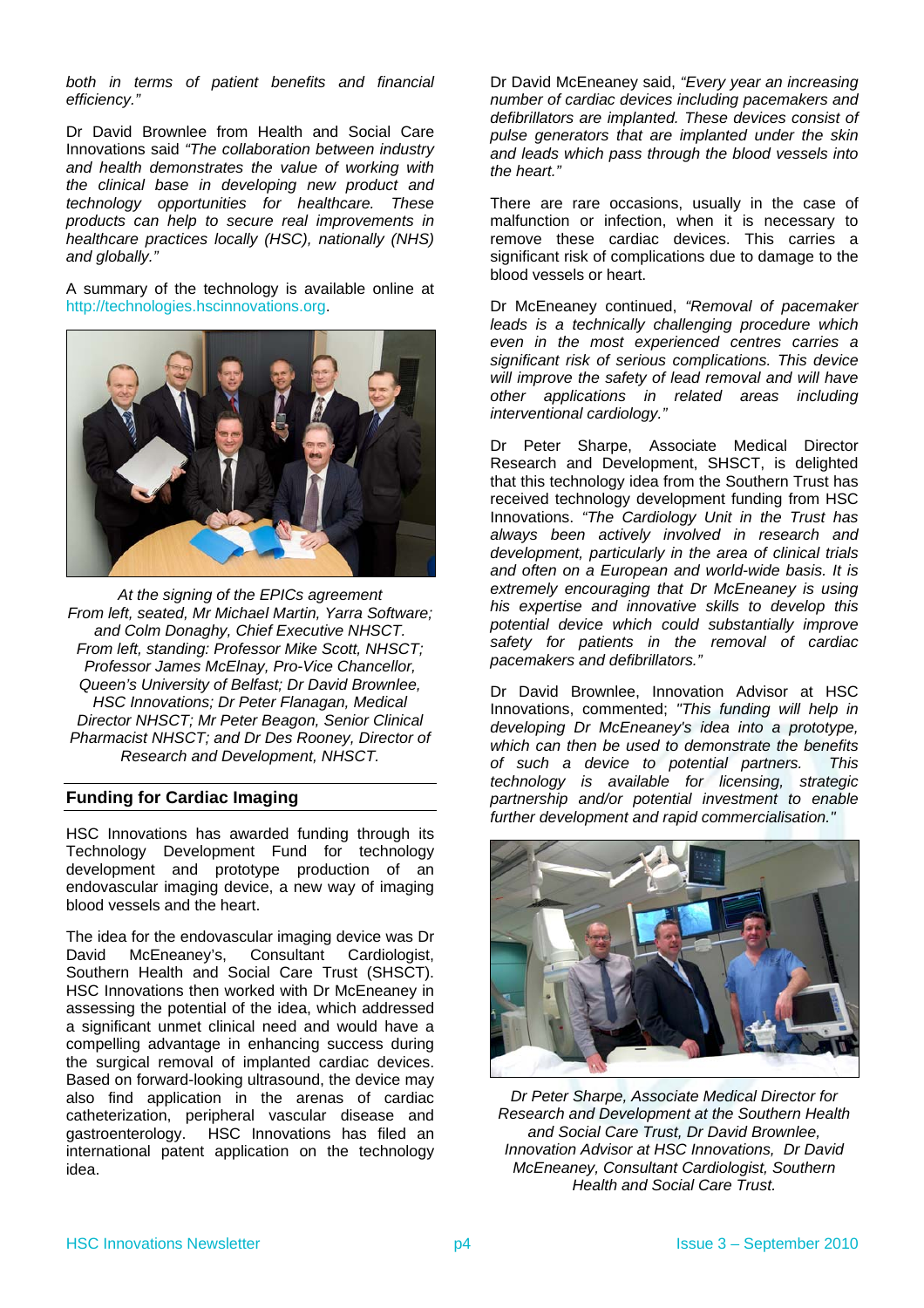## <span id="page-4-0"></span>**Technologies Available for Licensing**

HSC Innovations is actively developing a range of healthcare technologies on behalf of the five Northern Ireland Health and Social Care Trusts and seeks partners to build commercial successes from those technologies. Opportunities include diagnostics, biomarkers and medical devices. In many cases patent protection is in place or being obtained, making the offerings particularly valuable.

The service has now announced publication online of information about technologies that are currently available for licensing. The first non-confidential summaries are now available at [http://technologies.hscinnovations.org](http://technologies.hscinnovations.org/) (easily found from the main website at [www.hscinnovations.org\)](http://www.hscinnovations.org/), including a novel diagnostic for meningitis and a gel for treating wounds. More propositions will be added as further technologies become available. In each case contact details are provided so that further information can be obtained. Details can be browsed or searched and an RSS feed is available.

HSC Innovations is in regular contact with companies that are potential partners in the development of technologies originating in the HSC trusts. This site is becoming a useful tool to draw attention to technologies and capabilities within the HSC trusts.

### <span id="page-4-1"></span>**Seek Collaborators Online**

In addition to the publication of technology offerings online at [http://technologies.hscinnovations.org,](http://technologies.hscinnovations.org/) it is possible to post details of collaborative research and development opportunities.

Let's say you are about to embark on a programme of research but need one or more partners to contribute certain expertise to the project. Perhaps you need more sites for a trial. Why not advertise on the site in the same way? We are about to add a category for such collaborative research and development opportunities. Similarly, if you have a bank of samples that you wish to make available, why not offer the bank online?

To have your research and development opportunity posted online, simply send a summary of the opportunity to HSC Innovations.

#### <span id="page-4-2"></span>**Projects in the News**

Since Dr Derek Fairley from the Belfast Trust won the award for most Innovative Diagnostics and Pharmaceutical Idea at the Elevation Awards 2010, the diagnostic developed by his team has been the subject of much media interest, thanks to the assistance of the media offices in the trust and Queen's University, a partner in the research.

<span id="page-4-3"></span>The rapid diagnostic for Neisseria meningitidis, the major worldwide cause of invasive bacterial meningitis and septicaemia, has received attention from local and national media. In addition to broadcast television and radio interviews on local BBC, UTV and RTE channels, newspapers picked up the story, including: [Belfast Telegraph](http://www.belfasttelegraph.co.uk/community-telegraph/south-belfast/news/qub-develops-lifesaving-meningitis-test-14917667.html), [Irish Times](http://www.irishtimes.com/newspaper/ireland/2010/0817/1224276973808.html), [Daily Telegraph,](http://www.telegraph.co.uk/health/healthnews/7948623/New-meningitis-test-that-can-detect-infection-within-an-hour.html) [Daily Mail,](http://www.dailymail.co.uk/health/article-1304390/Rapid-meningitis-test-tell-child-brain-disease-just-ONE-HOUR.html) [Sky News](http://news.sky.com/skynews/Home/UK-News/Doctors-Are-Testing-A-Fast-New-Meningitis-Detector-Which-Could-Save-Lives-Through-Quicker-Diagnosis/Article/201008315692184?lpos=UK_News_Second_UK_News_Article_Teaser_Region_1&lid=ARTICLE_15692184_Doctors_Are_Testi) and others.

The coverage has resulted in expressions of interest in the technology from around the world.

Another inventor making the news is John McAuley, technical instructor in the Elliot Dynes centre, Belfast Trust. John's portable knee block, which the award for most Innovative Equipment Idea at the Elevation Awards 2010, was featured in the August issue of Occupational Therapy News, the national magazine for occupational therapists, with a circulation of about 29,000 copies. Enquiries have been received as a direct result of the article.

#### **New Information Sheets**

Since the previous newsletter HSC Innovations has published two new information sheets aiming to help staff understand confidentiality agreements and intellectual property.

#### **Confidential Disclosure Agreement Template: A Guide**

This document introduces the need for confidentiality agreements and explains what such an agreement is. It goes on to introduce the template used by HSC Innovations and clarifies the main terms.

#### **Guidance for Managing Intellectual Property in Research**

This booklet is aimed at all members of staff in HSC organisations who are engaged on research projects, and managers of those employees. The objective is to provide information about intellectual property and how HSC Innovations can support those personnel so that intellectual property can be identified, managed and exploited effectively. The document covers:

- IP Dos And Don'ts
- What is Intellectual Property and What are Intellectual Property Rights?
- What is the HSC Policy on Intellectual Property?
- What steps should be taken if Intellectual Property has been Generated?
- Things to Consider Before a Research Project **Begins**
- Material Transfer
- Working with Universities and Companies
- Confidentiality and Publication

Both these new information sheets are available on the Library page of the new HSC Innovations website at [http://www.hscinnovations.org/?page\\_id=173](http://www.hscinnovations.org/?page_id=173).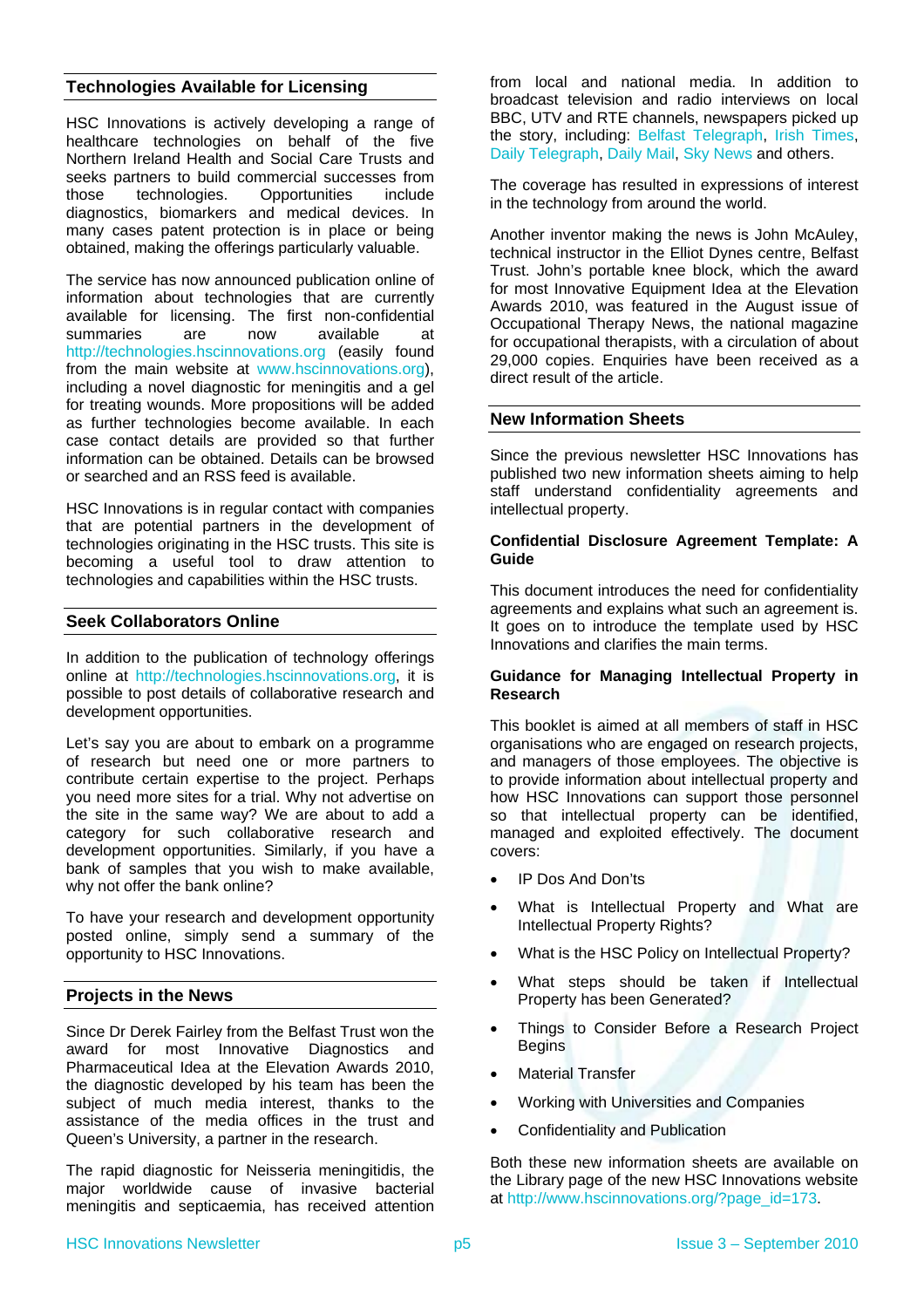## **FUNDING OPPORTUNITIES**

## <span id="page-5-1"></span><span id="page-5-0"></span>**£5m Funding For Genomics Technologies**

The Technology Strategy Board has announced that it is to invest up to £5 million in innovative research and development projects using genomics-based technologies. This initiative seeks to highlight the opportunities created by the decrease in cost, and increase in speed, in high-throughput sequencing technology.

Opening in October, the competition is designed to encourage consortia to work together to exploit advances in genomics technologies. The Technology Strategy Board is seeking to support projects which utilise genomics technologies and techniques, in particular those using high-throughput sequencing for genome analysis, to enable the development of new products and processes.

The ability to access genomic information quickly and cheaply provides opportunities for advances in many areas including; increasing our understanding of healthy and diseased states; improving livestock and crop species by selective breeding; developing novel therapeutics, vaccines and antimicrobials; and refining new or existing enzymatic processes. These impact both human and animal health, the sustainable production of food and the identification or production of novel bio-based products.

The competition opens on  $12<sup>th</sup>$  October 2010 and expressions of interest in applying for funding must be submitted by **18th November 2010**. The deadline for the receipt of full applications is  $19<sup>th</sup>$  January 2011. All projects must be led by businesses, but HSC Trusts may be collaborative partners.

Further information is available on the website of the Technology Strategy Board at [www.innovateuk.org.](http://www.innovateuk.org/)

## <span id="page-5-2"></span>**Health Innovation Challenge Fund - Monitoring of Chronic Illness in the Home and Remote Settings**

The Health Innovation Challenge Fund is a five-year parallel funding partnership between the Wellcome Trust and the Department of Health to stimulate the creation of innovative healthcare products, technologies and interventions, and facilitate their development for the benefit of patients in the NHS and beyond.

Priorities of the programme are:

- encourage innovative products for patient benefit
- improve the uptake of new technological advances into patient management pathways

 integrate the clinical, research, informatics and product development communities

#### The third theme for HICF is **monitoring of chronic illness in the home and remote settings**.

Key requirements of this call are:

- Stand-alone Devices vs. 'End-to-End Solutions': HICF is looking for a demonstrable overall solution that provides a complete monitoring solution rather than isolated devices or technologies that address only part of the problem.
- Multidisciplinary approach: The collaboration between academia, clinicians and industry is strongly encouraged for this theme in order to maximise the chances of success.
- Delivery timescale: The HICF is targeting opportunities that can deliver a healthcare outcome within a timescale of around 3-5 years from the date of the funding decision. For example, eligible proposals could be at the stage where:
	- A 'working prototype' is confidently expected to be ready for small scale, proof-of-principle, pilot studies by year 3 or;
	- The technology is at an advanced stage of development and requires formal clinical trialling.
- Business case: Applicants should provide a clear business case on why their 'remote monitoring solution' will overcome the issues relating to compliance by patients, technical challenges and adoption by professionals.
- Out of scope: The HICF is NOT considering the following for Theme 3:
	- Acute condition monitoring solutions
	- Monitoring that is routinely performed on an in-patient basis or within a hospital environment by a doctor or other healthcare professional
	- Screening technologies that increase clinical workload but cannot realistically be integrated into clinical practice

HSC Trusts are eligible to apply to this fund or may be a collaborator in an application led by partner.

Full funding is available. The closing date for preliminary applications is **1st October 2010**. Full information is on the Wellcome Trust website at [www.wellcome.ac.uk](http://www.wellcome.ac.uk/) or [here.](http://www.wellcome.ac.uk/Funding/Technology-transfer/Awards/Health-Innovation-Challenge-Fund/index.htm)